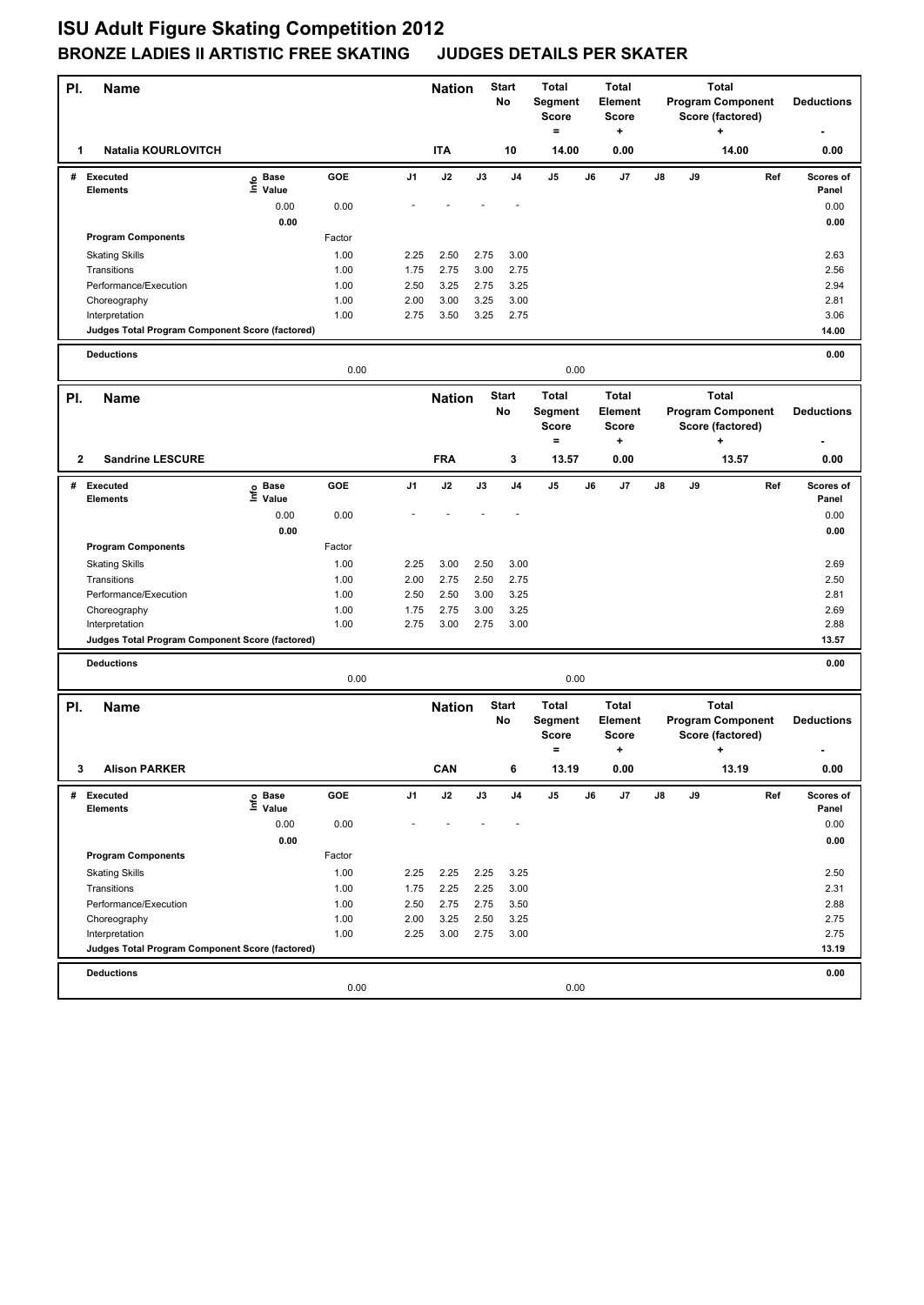| PI. | <b>Name</b>                                                       |                   |              |                | <b>Nation</b> |              | Start<br>No        | <b>Total</b><br>Segment<br><b>Score</b><br>$=$               |    | <b>Total</b><br>Element<br><b>Score</b><br>+ |    | <b>Total</b><br><b>Program Component</b><br>Score (factored)<br>÷ |                                       | <b>Deductions</b>        |                    |
|-----|-------------------------------------------------------------------|-------------------|--------------|----------------|---------------|--------------|--------------------|--------------------------------------------------------------|----|----------------------------------------------|----|-------------------------------------------------------------------|---------------------------------------|--------------------------|--------------------|
| 4   | Angie ZURITA                                                      |                   |              |                | CAN           |              | 5                  | 12.94                                                        |    | 0.00                                         |    |                                                                   | 12.94                                 |                          | 0.00               |
|     | # Executed<br><b>Elements</b>                                     | e Base<br>⊑ Value | GOE          | J <sub>1</sub> | J2            | J3           | J <sub>4</sub>     | J5                                                           | J6 | J7                                           | J8 | J9                                                                |                                       | Ref                      | Scores of<br>Panel |
|     |                                                                   | 0.00              | 0.00         |                |               |              |                    |                                                              |    |                                              |    |                                                                   |                                       |                          | 0.00               |
|     |                                                                   | 0.00              |              |                |               |              |                    |                                                              |    |                                              |    |                                                                   |                                       |                          | 0.00               |
|     | <b>Program Components</b>                                         |                   | Factor       |                |               |              |                    |                                                              |    |                                              |    |                                                                   |                                       |                          |                    |
|     | <b>Skating Skills</b>                                             |                   | 1.00         | 2.50           | 2.50          | 2.75         | 3.50               |                                                              |    |                                              |    |                                                                   |                                       |                          | 2.81               |
|     | Transitions                                                       |                   | 1.00         | 2.00           | 2.25          | 2.50         | 3.00               |                                                              |    |                                              |    |                                                                   |                                       |                          | 2.44               |
|     | Performance/Execution                                             |                   | 1.00         | 2.25           | 2.00          | 2.50         | 3.25               |                                                              |    |                                              |    |                                                                   |                                       |                          | 2.50               |
|     | Choreography                                                      |                   | 1.00         | 1.75           | 3.00          | 2.75         | 3.50               |                                                              |    |                                              |    |                                                                   |                                       |                          | 2.75               |
|     | Interpretation<br>Judges Total Program Component Score (factored) |                   | 1.00         | 2.25           | 2.00          | 2.50         | 3.00               |                                                              |    |                                              |    |                                                                   |                                       |                          | 2.44<br>12.94      |
|     |                                                                   |                   |              |                |               |              |                    |                                                              |    |                                              |    |                                                                   |                                       |                          |                    |
|     | <b>Deductions</b>                                                 |                   | 0.00         |                |               |              |                    | 0.00                                                         |    |                                              |    |                                                                   |                                       |                          | 0.00               |
| PI. | <b>Name</b>                                                       |                   |              |                | <b>Nation</b> |              | <b>Start</b>       | <b>Total</b>                                                 |    | <b>Total</b>                                 |    |                                                                   | <b>Total</b>                          |                          |                    |
|     |                                                                   |                   |              |                |               |              | No                 | Segment<br><b>Score</b><br>$=$                               |    | Element<br><b>Score</b><br>+                 |    |                                                                   | Score (factored)<br>+                 | <b>Program Component</b> | <b>Deductions</b>  |
| 5   | Yachiyo NIIZUMA                                                   |                   |              |                | <b>JPN</b>    |              | 2                  | 12.75                                                        |    | 0.00                                         |    |                                                                   | 12.75                                 |                          | 0.00               |
| #   | <b>Executed</b>                                                   | e Base<br>E Value | <b>GOE</b>   | J1             | J2            | J3           | J4                 | J5                                                           | J6 | J7                                           | J8 | J9                                                                |                                       | Ref                      | Scores of          |
|     | <b>Elements</b>                                                   | Value             |              |                |               |              |                    |                                                              |    |                                              |    |                                                                   |                                       |                          | Panel              |
|     |                                                                   | 0.00              | 0.00         |                |               |              |                    |                                                              |    |                                              |    |                                                                   |                                       |                          | 0.00               |
|     |                                                                   | 0.00              |              |                |               |              |                    |                                                              |    |                                              |    |                                                                   |                                       |                          | 0.00               |
|     | <b>Program Components</b>                                         |                   | Factor       |                |               |              | 3.50               |                                                              |    |                                              |    |                                                                   |                                       |                          |                    |
|     | <b>Skating Skills</b><br>Transitions                              |                   | 1.00<br>1.00 | 2.25<br>1.75   | 2.25<br>2.00  | 2.25<br>2.50 | 3.00               |                                                              |    |                                              |    |                                                                   |                                       |                          | 2.56<br>2.31       |
|     | Performance/Execution                                             |                   | 1.00         | 2.50           | 2.75          | 2.50         | 3.50               |                                                              |    |                                              |    |                                                                   |                                       |                          | 2.81               |
|     | Choreography                                                      |                   | 1.00         | 1.50           | 2.50          | 2.50         | 3.25               |                                                              |    |                                              |    |                                                                   |                                       |                          | 2.44               |
|     | Interpretation                                                    |                   | 1.00         | 2.00           | 2.75          | 2.75         | 3.00               |                                                              |    |                                              |    |                                                                   |                                       |                          | 2.63               |
|     | Judges Total Program Component Score (factored)                   |                   |              |                |               |              |                    |                                                              |    |                                              |    |                                                                   |                                       |                          | 12.75              |
|     | <b>Deductions</b>                                                 |                   |              |                |               |              |                    |                                                              |    |                                              |    |                                                                   |                                       |                          | 0.00               |
|     |                                                                   |                   | 0.00         |                |               |              |                    | 0.00                                                         |    |                                              |    |                                                                   |                                       |                          |                    |
| PI. | Name                                                              |                   |              |                | <b>Nation</b> |              | <b>Start</b><br>No | <b>Total</b><br>Segment<br><b>Score</b><br>$\qquad \qquad =$ |    | <b>Total</b><br>Element<br><b>Score</b><br>٠ |    |                                                                   | <b>Total</b><br>Score (factored)<br>+ | <b>Program Component</b> | <b>Deductions</b>  |
| 6   | <b>Catherine TAYLOR</b>                                           |                   |              |                | CAN           |              |                    | 11.63                                                        |    | 0.00                                         |    |                                                                   |                                       | 11.63                    | 0.00               |
| #   | Executed                                                          | e Base<br>⊑ Value | GOE          | J1             | $\mathsf{J2}$ | J3           | J4                 | J5                                                           | J6 | J7                                           | J8 | J9                                                                |                                       | Ref                      | Scores of          |
|     | Elements                                                          |                   |              |                |               |              |                    |                                                              |    |                                              |    |                                                                   |                                       |                          | Panel              |
|     |                                                                   | 0.00              | 0.00         |                |               |              |                    |                                                              |    |                                              |    |                                                                   |                                       |                          | 0.00               |
|     | <b>Program Components</b>                                         | 0.00              | Factor       |                |               |              |                    |                                                              |    |                                              |    |                                                                   |                                       |                          | 0.00               |
|     |                                                                   |                   | 1.00         |                |               |              |                    |                                                              |    |                                              |    |                                                                   |                                       |                          |                    |
|     | <b>Skating Skills</b><br>Transitions                              |                   | 1.00         | 2.00<br>2.25   | 1.75<br>1.50  | 2.50<br>2.25 | 3.50<br>3.00       |                                                              |    |                                              |    |                                                                   |                                       |                          | 2.44<br>2.25       |
|     | Performance/Execution                                             |                   | 1.00         | 1.75           | 1.50          | 2.50         | 3.25               |                                                              |    |                                              |    |                                                                   |                                       |                          | 2.25               |
|     | Choreography                                                      |                   | 1.00         | 1.50           | 1.75          | 2.25         | 3.25               |                                                              |    |                                              |    |                                                                   |                                       |                          | 2.19               |
|     | Interpretation                                                    |                   | 1.00         | 2.50           | 2.00          | 2.50         | 3.00               |                                                              |    |                                              |    |                                                                   |                                       |                          | 2.50               |
|     | Judges Total Program Component Score (factored)                   |                   |              |                |               |              |                    |                                                              |    |                                              |    |                                                                   |                                       |                          | 11.63              |
|     | <b>Deductions</b>                                                 |                   |              |                |               |              |                    |                                                              |    |                                              |    |                                                                   |                                       |                          | 0.00               |
|     |                                                                   |                   | 0.00         |                |               |              |                    | 0.00                                                         |    |                                              |    |                                                                   |                                       |                          |                    |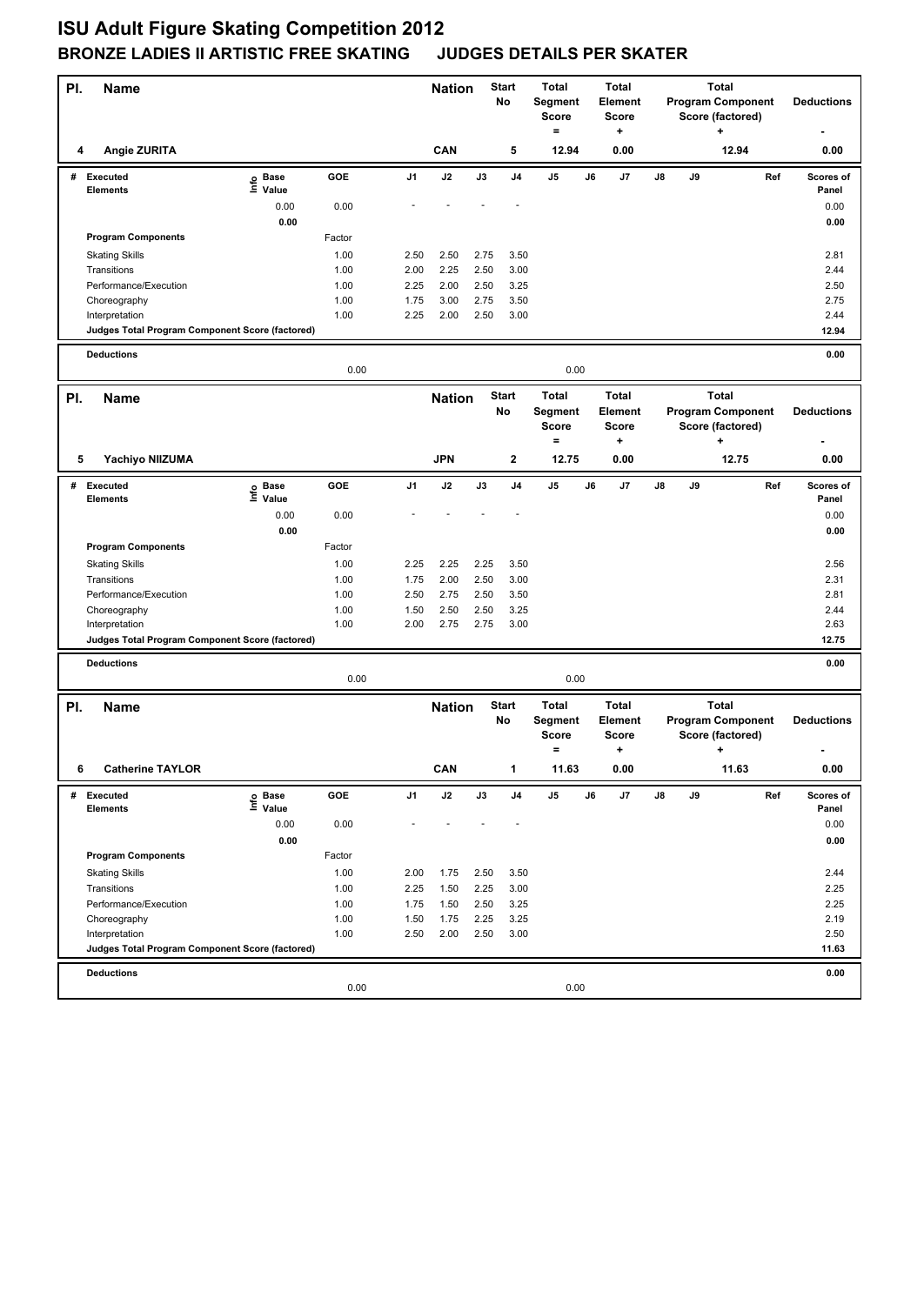| PI. | <b>Name</b>                                                       |                   |              |                | <b>Nation</b> |              | Start<br>No        | <b>Total</b><br>Segment<br><b>Score</b><br>$=$ |    | <b>Total</b><br>Element<br><b>Score</b><br>+ | <b>Total</b><br><b>Program Component</b><br>Score (factored)<br>÷ |    | <b>Deductions</b>                                                 |     |                    |
|-----|-------------------------------------------------------------------|-------------------|--------------|----------------|---------------|--------------|--------------------|------------------------------------------------|----|----------------------------------------------|-------------------------------------------------------------------|----|-------------------------------------------------------------------|-----|--------------------|
| 7   | <b>Nicki TORRINGTON</b>                                           |                   |              |                | <b>GBR</b>    |              | 11                 | 11.26                                          |    | 0.00                                         |                                                                   |    | 11.26                                                             |     | 0.00               |
|     | # Executed<br><b>Elements</b>                                     | e Base<br>⊑ Value | GOE          | J <sub>1</sub> | J2            | J3           | J <sub>4</sub>     | J5                                             | J6 | J7                                           | J8                                                                | J9 |                                                                   | Ref | Scores of<br>Panel |
|     |                                                                   | 0.00              | 0.00         |                |               |              |                    |                                                |    |                                              |                                                                   |    |                                                                   |     | 0.00               |
|     |                                                                   | 0.00              |              |                |               |              |                    |                                                |    |                                              |                                                                   |    |                                                                   |     | 0.00               |
|     | <b>Program Components</b>                                         |                   | Factor       |                |               |              |                    |                                                |    |                                              |                                                                   |    |                                                                   |     |                    |
|     | <b>Skating Skills</b><br>Transitions                              |                   | 1.00<br>1.00 | 2.00<br>2.50   | 2.00<br>1.75  | 2.50<br>2.00 | 3.00<br>2.50       |                                                |    |                                              |                                                                   |    |                                                                   |     | 2.38<br>2.19       |
|     | Performance/Execution                                             |                   | 1.00         | 2.25           | 1.50          | 2.25         | 2.75               |                                                |    |                                              |                                                                   |    |                                                                   |     | 2.19               |
|     | Choreography                                                      |                   | 1.00         | 1.75           | 2.50          | 2.00         | 3.00               |                                                |    |                                              |                                                                   |    |                                                                   |     | 2.31               |
|     | Interpretation                                                    |                   | 1.00         | 2.00           | 2.25          | 2.00         | 2.50               |                                                |    |                                              |                                                                   |    |                                                                   |     | 2.19               |
|     | Judges Total Program Component Score (factored)                   |                   |              |                |               |              |                    |                                                |    |                                              |                                                                   |    |                                                                   |     | 11.26              |
|     | <b>Deductions</b>                                                 |                   | 0.00         |                |               |              |                    | 0.00                                           |    |                                              |                                                                   |    |                                                                   |     | 0.00               |
|     |                                                                   |                   |              |                |               |              |                    |                                                |    |                                              |                                                                   |    |                                                                   |     |                    |
| PI. | <b>Name</b>                                                       |                   |              |                | <b>Nation</b> |              | <b>Start</b><br>No | <b>Total</b><br>Segment<br><b>Score</b><br>$=$ |    | <b>Total</b><br>Element<br><b>Score</b><br>+ |                                                                   |    | <b>Total</b><br><b>Program Component</b><br>Score (factored)<br>+ |     | <b>Deductions</b>  |
| 8   | Katarzyna KONOPACKA                                               |                   |              |                | POL           |              | 7                  | 11.08                                          |    | 0.00                                         |                                                                   |    | 11.08                                                             |     | 0.00               |
| #   | <b>Executed</b>                                                   | e Base<br>E Value | <b>GOE</b>   | J1             | J2            | J3           | J4                 | J5                                             | J6 | J7                                           | J8                                                                | J9 |                                                                   | Ref | Scores of          |
|     | <b>Elements</b>                                                   | Value<br>0.00     | 0.00         |                |               |              |                    |                                                |    |                                              |                                                                   |    |                                                                   |     | Panel<br>0.00      |
|     |                                                                   | 0.00              |              |                |               |              |                    |                                                |    |                                              |                                                                   |    |                                                                   |     | 0.00               |
|     | <b>Program Components</b>                                         |                   | Factor       |                |               |              |                    |                                                |    |                                              |                                                                   |    |                                                                   |     |                    |
|     | <b>Skating Skills</b>                                             |                   | 1.00         | 2.00           | 1.50          | 2.00         | 3.50               |                                                |    |                                              |                                                                   |    |                                                                   |     | 2.25               |
|     | Transitions                                                       |                   | 1.00         | 1.75           | 1.75          | 2.25         | 3.00               |                                                |    |                                              |                                                                   |    |                                                                   |     | 2.19               |
|     | Performance/Execution                                             |                   | 1.00         | 2.25           | 2.00          | 2.25         | 3.00               |                                                |    |                                              |                                                                   |    |                                                                   |     | 2.38               |
|     | Choreography                                                      |                   | 1.00         | 1.50           | 1.75          | 2.00         | 3.25               |                                                |    |                                              |                                                                   |    |                                                                   |     | 2.13               |
|     | Interpretation<br>Judges Total Program Component Score (factored) |                   | 1.00         | 2.00           | 1.50          | 2.00         | 3.00               |                                                |    |                                              |                                                                   |    |                                                                   |     | 2.13<br>11.08      |
|     |                                                                   |                   |              |                |               |              |                    |                                                |    |                                              |                                                                   |    |                                                                   |     |                    |
|     | <b>Deductions</b>                                                 |                   | 0.00         |                |               |              |                    | 0.00                                           |    |                                              |                                                                   |    |                                                                   |     | 0.00               |
| PI. | Name                                                              |                   |              |                | <b>Nation</b> |              | Start              | <b>Total</b>                                   |    | <b>Total</b>                                 |                                                                   |    | <b>Total</b>                                                      |     |                    |
|     |                                                                   |                   |              |                |               |              | No                 | Segment<br><b>Score</b><br>$\qquad \qquad =$   |    | Element<br><b>Score</b><br>٠                 |                                                                   |    | <b>Program Component</b><br>Score (factored)<br>+                 |     | <b>Deductions</b>  |
| 9   | Juliane VON GEISAU                                                |                   |              |                | <b>GER</b>    |              | 12                 | 10.64                                          |    | 0.00                                         |                                                                   |    | 10.64                                                             |     | 0.00               |
| #   | Executed<br>Elements                                              | e Base<br>⊑ Value | GOE          | J1             | $\mathsf{J2}$ | J3           | J4                 | J5                                             | J6 | J7                                           | J8                                                                | J9 |                                                                   | Ref | Scores of<br>Panel |
|     |                                                                   | 0.00<br>0.00      | 0.00         |                |               |              |                    |                                                |    |                                              |                                                                   |    |                                                                   |     | 0.00<br>0.00       |
|     | <b>Program Components</b>                                         |                   | Factor       |                |               |              |                    |                                                |    |                                              |                                                                   |    |                                                                   |     |                    |
|     | <b>Skating Skills</b>                                             |                   | 1.00         | 2.25           | 1.00          | 2.25         | 2.75               |                                                |    |                                              |                                                                   |    |                                                                   |     | 2.06               |
|     | Transitions                                                       |                   | 1.00         | 1.75           | 1.25          | 2.00         | 2.50               |                                                |    |                                              |                                                                   |    |                                                                   |     | 1.88               |
|     | Performance/Execution                                             |                   | 1.00         | 2.00           | 1.75          | 2.25         | 2.75               |                                                |    |                                              |                                                                   |    |                                                                   |     | 2.19               |
|     | Choreography                                                      |                   | 1.00         | 1.50           | 2.50          | 2.00         | 2.50               |                                                |    |                                              |                                                                   |    |                                                                   |     | 2.13               |
|     | Interpretation<br>Judges Total Program Component Score (factored) |                   | 1.00         | 2.50           | 2.75          | 2.00         | 2.25               |                                                |    |                                              |                                                                   |    |                                                                   |     | 2.38<br>10.64      |
|     |                                                                   |                   |              |                |               |              |                    |                                                |    |                                              |                                                                   |    |                                                                   |     |                    |
|     | <b>Deductions</b>                                                 |                   |              |                |               |              |                    |                                                |    |                                              |                                                                   |    |                                                                   |     | 0.00               |
|     |                                                                   |                   | 0.00         |                |               |              |                    | 0.00                                           |    |                                              |                                                                   |    |                                                                   |     |                    |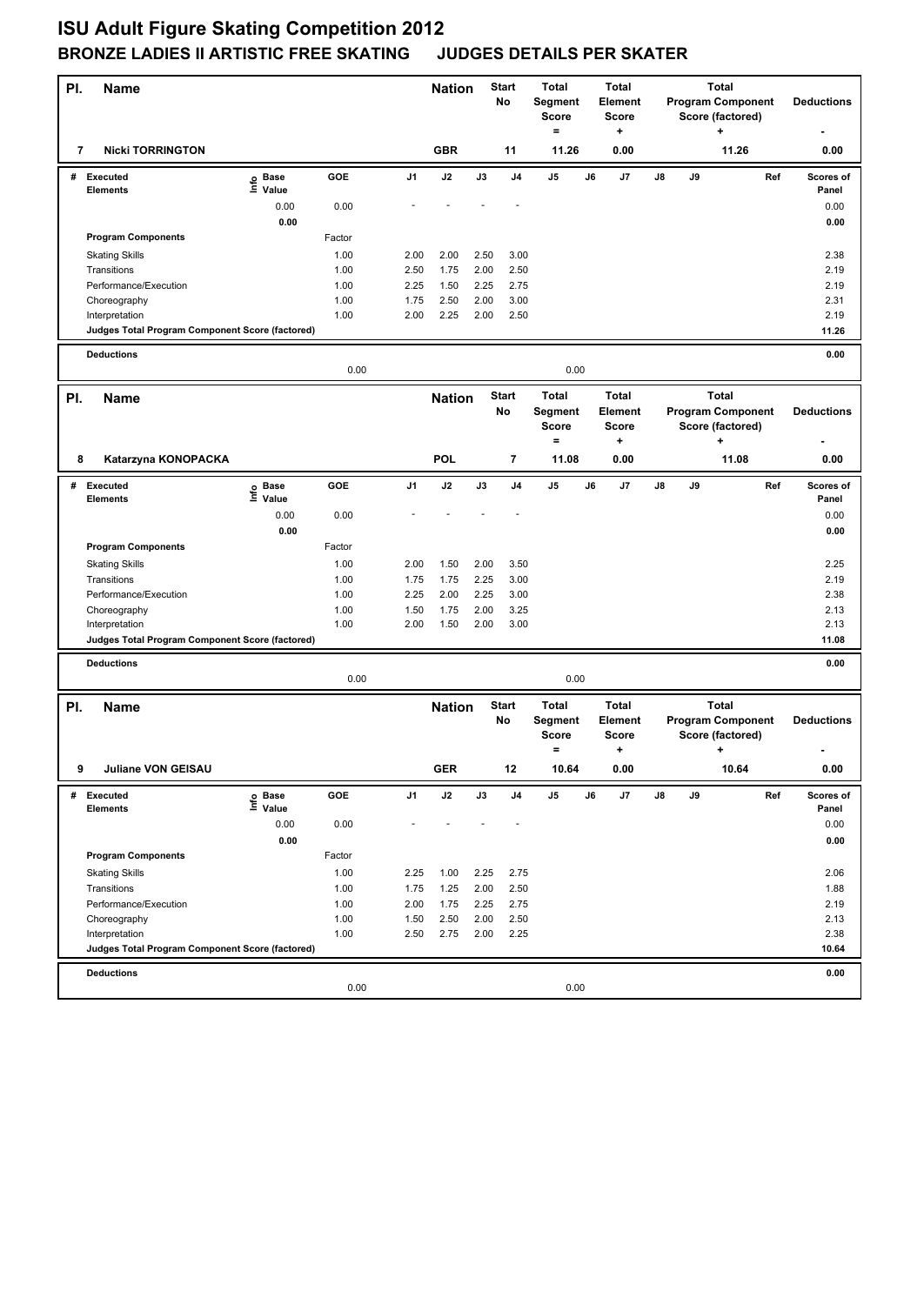| PI. | <b>Name</b>                                                       |                                  |              |              | <b>Nation</b> |               | <b>Start</b><br>No | <b>Total</b><br>Segment<br><b>Score</b><br>$\equiv$ |    | <b>Total</b><br>Element<br><b>Score</b><br>٠ |    | <b>Total</b><br><b>Program Component</b><br>Score (factored)<br>٠ |                                                                   |     | <b>Deductions</b>  |
|-----|-------------------------------------------------------------------|----------------------------------|--------------|--------------|---------------|---------------|--------------------|-----------------------------------------------------|----|----------------------------------------------|----|-------------------------------------------------------------------|-------------------------------------------------------------------|-----|--------------------|
| 10  | <b>Martha Beatriz CAHUICH CAMPOS</b>                              |                                  |              |              | <b>MEX</b>    |               | 4                  | 10.44                                               |    | 0.00                                         |    |                                                                   | 10.44                                                             |     | 0.00               |
| #   | Executed<br><b>Elements</b>                                       | e Base<br>⊑ Value                | GOE          | J1           | J2            | J3            | J <sub>4</sub>     | J5                                                  | J6 | J7                                           | J8 | J9                                                                |                                                                   | Ref | Scores of<br>Panel |
|     |                                                                   | 0.00                             | 0.00         |              |               |               |                    |                                                     |    |                                              |    |                                                                   |                                                                   |     | 0.00               |
|     |                                                                   | 0.00                             |              |              |               |               |                    |                                                     |    |                                              |    |                                                                   |                                                                   |     | 0.00               |
|     | <b>Program Components</b>                                         |                                  | Factor       |              |               |               |                    |                                                     |    |                                              |    |                                                                   |                                                                   |     |                    |
|     | <b>Skating Skills</b>                                             |                                  | 1.00         | 1.75         | 1.25          | 1.50          | 2.50               |                                                     |    |                                              |    |                                                                   |                                                                   |     | 1.75               |
|     | Transitions                                                       |                                  | 1.00         | 1.50         | 1.00          | 1.75          | 2.00               |                                                     |    |                                              |    |                                                                   |                                                                   |     | 1.56               |
|     | Performance/Execution                                             |                                  | 1.00         | 2.25         | 3.00          | 2.25<br>2.25  | 2.50<br>2.50       |                                                     |    |                                              |    |                                                                   |                                                                   |     | 2.50<br>2.25       |
|     | Choreography<br>Interpretation                                    |                                  | 1.00<br>1.00 | 2.00<br>2.50 | 2.25<br>2.75  | 2.25          | 2.00               |                                                     |    |                                              |    |                                                                   |                                                                   |     | 2.38               |
|     | Judges Total Program Component Score (factored)                   |                                  |              |              |               |               |                    |                                                     |    |                                              |    |                                                                   |                                                                   |     | 10.44              |
|     |                                                                   |                                  |              |              |               |               |                    |                                                     |    |                                              |    |                                                                   |                                                                   |     | 0.00               |
|     | <b>Deductions</b>                                                 |                                  | 0.00         |              |               |               |                    | 0.00                                                |    |                                              |    |                                                                   |                                                                   |     |                    |
| PI. | <b>Name</b>                                                       |                                  |              |              | <b>Nation</b> |               | <b>Start</b>       | <b>Total</b>                                        |    | <b>Total</b>                                 |    |                                                                   | <b>Total</b>                                                      |     |                    |
|     |                                                                   |                                  |              |              |               |               | No                 | Segment<br><b>Score</b><br>$=$                      |    | Element<br><b>Score</b><br>+                 |    |                                                                   | <b>Program Component</b><br>Score (factored)<br>٠                 |     | <b>Deductions</b>  |
| 11  | <b>Elisabeth MARYANOV</b>                                         |                                  |              |              | <b>AUS</b>    |               | 9                  | 10.19                                               |    | 0.00                                         |    |                                                                   | 10.19                                                             |     | 0.00               |
| #   | <b>Executed</b>                                                   | e Base<br>⊆ Value                | GOE          | J1           | J2            | $\mathsf{J3}$ | J4                 | J5                                                  | J6 | J7                                           | J8 | J9                                                                |                                                                   | Ref | Scores of          |
|     | <b>Elements</b>                                                   | 0.00                             | 0.00         |              |               |               |                    |                                                     |    |                                              |    |                                                                   |                                                                   |     | Panel<br>0.00      |
|     |                                                                   | 0.00                             |              |              |               |               |                    |                                                     |    |                                              |    |                                                                   |                                                                   |     | 0.00               |
|     | <b>Program Components</b>                                         |                                  | Factor       |              |               |               |                    |                                                     |    |                                              |    |                                                                   |                                                                   |     |                    |
|     | <b>Skating Skills</b>                                             |                                  | 1.00         | 1.75         | 1.25          | 1.75          | 2.50               |                                                     |    |                                              |    |                                                                   |                                                                   |     | 1.81               |
|     | Transitions                                                       |                                  | 1.00         | 2.00         | 1.00          | 1.75          | 2.00               |                                                     |    |                                              |    |                                                                   |                                                                   |     | 1.69               |
|     | Performance/Execution                                             |                                  | 1.00         | 2.50         | 1.25          | 2.25          | 2.25               |                                                     |    |                                              |    |                                                                   |                                                                   |     | 2.06               |
|     | Choreography                                                      |                                  | 1.00         | 2.25         | 2.50          | 2.25          | 2.50               |                                                     |    |                                              |    |                                                                   |                                                                   |     | 2.38               |
|     | Interpretation                                                    |                                  | 1.00         | 1.50         | 3.00          | 2.50          | 2.00               |                                                     |    |                                              |    |                                                                   |                                                                   |     | 2.25               |
|     | Judges Total Program Component Score (factored)                   |                                  |              |              |               |               |                    |                                                     |    |                                              |    |                                                                   |                                                                   |     | 10.19              |
|     | <b>Deductions</b>                                                 |                                  | 0.00         |              |               |               |                    | 0.00                                                |    |                                              |    |                                                                   |                                                                   |     | 0.00               |
|     |                                                                   |                                  |              |              |               |               |                    |                                                     |    |                                              |    |                                                                   |                                                                   |     |                    |
| PI. | <b>Name</b>                                                       |                                  |              |              | <b>Nation</b> |               | <b>Start</b><br>No | <b>Total</b><br>Segment<br>Score<br>$=$             |    | <b>Total</b><br>Element<br>Score<br>٠        |    |                                                                   | <b>Total</b><br><b>Program Component</b><br>Score (factored)<br>÷ |     | <b>Deductions</b>  |
| 12  | <b>Anke EHLERS</b>                                                |                                  |              |              | <b>GER</b>    |               | 13                 | 9.94                                                |    | 0.00                                         |    |                                                                   | 9.94                                                              |     | 0.00               |
| #   | <b>Executed</b><br><b>Elements</b>                                | <b>Base</b><br>e Base<br>⊑ Value | GOE          | J1           | J2            | J3            | J4                 | J5                                                  | J6 | J7                                           | J8 | J9                                                                |                                                                   | Ref | Scores of<br>Panel |
|     |                                                                   | 0.00                             | 0.00         |              |               |               |                    |                                                     |    |                                              |    |                                                                   |                                                                   |     | 0.00               |
|     |                                                                   | 0.00                             |              |              |               |               |                    |                                                     |    |                                              |    |                                                                   |                                                                   |     | 0.00               |
|     | <b>Program Components</b>                                         |                                  | Factor       |              |               |               |                    |                                                     |    |                                              |    |                                                                   |                                                                   |     |                    |
|     | <b>Skating Skills</b>                                             |                                  | 1.00         | 2.00         | 1.00          | 1.75          | 2.50               |                                                     |    |                                              |    |                                                                   |                                                                   |     | 1.81               |
|     | Transitions                                                       |                                  | 1.00         | 1.75         | 1.25          | 1.50          | 2.25               |                                                     |    |                                              |    |                                                                   |                                                                   |     | 1.69               |
|     | Performance/Execution                                             |                                  | 1.00         | 2.25         | 1.50          | 2.25          | 2.75               |                                                     |    |                                              |    |                                                                   |                                                                   |     | 2.19               |
|     | Choreography                                                      |                                  | 1.00         | 1.50         | 2.25          | 2.00          | 2.50               |                                                     |    |                                              |    |                                                                   |                                                                   |     | 2.06<br>2.19       |
|     | Interpretation<br>Judges Total Program Component Score (factored) |                                  | 1.00         | 2.50         | 2.00          | 2.00          | 2.25               |                                                     |    |                                              |    |                                                                   |                                                                   |     | 9.94               |
|     |                                                                   |                                  |              |              |               |               |                    |                                                     |    |                                              |    |                                                                   |                                                                   |     |                    |
|     | <b>Deductions</b>                                                 |                                  |              |              |               |               |                    |                                                     |    |                                              |    |                                                                   |                                                                   |     | 0.00               |
|     |                                                                   |                                  | 0.00         |              |               |               |                    | 0.00                                                |    |                                              |    |                                                                   |                                                                   |     |                    |